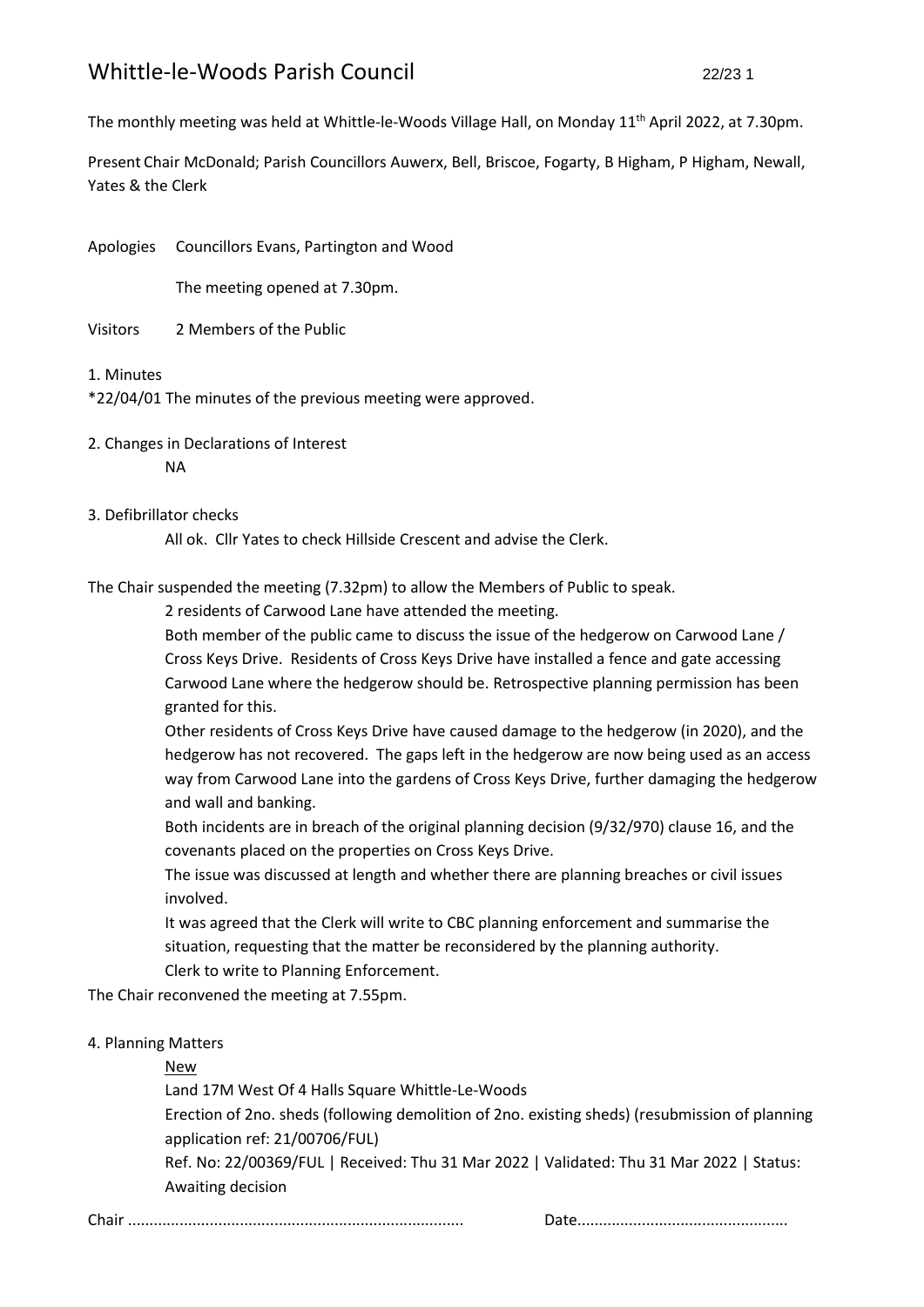*The proposed development would be inappropriate development in the Green Belt as stated in the refusal of the original planning application. If approved the Parish Council would request that a condition be added requiring that no vehicular access to the site be allowed. Further email sent to planning Officer.*

9 Hillside Crescent Whittle-Le-Woods Chorley PR6 7LU Application for work to a protected tree - Chorley BC TPO 5 (Whittle-le-Woods) 1996: Crown raise and prune two branches growing towards house back by three metres. Ref. No: 22/00357/TPO | Received: Tue 29 Mar 2022 | Validated: Tue 05 Apr 2022 | Status: Awaiting decision *Passed to Tree Warden – no access has been made despite 4 attempts. Agreed that no comment would be made.*

1-3 Hill Top Cottages Shaw Brow Whittle-Le-Woods Chorley PR6 7HQ Amendment to proposal - New vehicular access point, external landscaping and remodelling of frontages and associated works Reference: 21/01322/FULHH *Responding to the Notification of amendment dated 01/04/22 There is no swept path analysis for house no.1 showing how they will exit the parking spaces. Manoeuvring to exit a vehicle where there are 2 vehicles parked is going to be difficult at both houses. The personal access to all cottages from No. 1 seems to be blocked off Parking difficulties already exist around this area and the sight lines for traffic from these properties will be compromised.*

272 Preston Road Whittle-Le-Woods Chorley PR6 7HU

Amendment to application (23/03/22)

Single storey side/rear extension (following demolition of existing conservatory); entrance gates to maximum height of 1.04m

Reference 22/00026/FULHH | Alternative Reference PP-10533982 | Application Validated Tue 11 Jan 2022

*The Parish Council wish to ensure that due consideration is provided to the neighbours of the property. That all materials used are in keeping with the established dwelling and area, and that property boundaries are not encroached upon in any way.*

18 Birchin Lane Whittle-Le-Woods Chorley PR6 7NH

Application to discharge conditions nos. 4 (materials) and 5 (arboricultural impact assessment) attached to planning permission ref:21/01264/FULHH (Enlargement of existing front and rear dormers, erection of a single storey rear extension, single storey front extension/porch and alterations to existing access/parking arrangement)

Ref. No: 22/00301/DIS | Received: Tue 15 Mar 2022 | Validated: Tue 15 Mar 2022 | Status: Awaiting decision

*No comment required*

Granted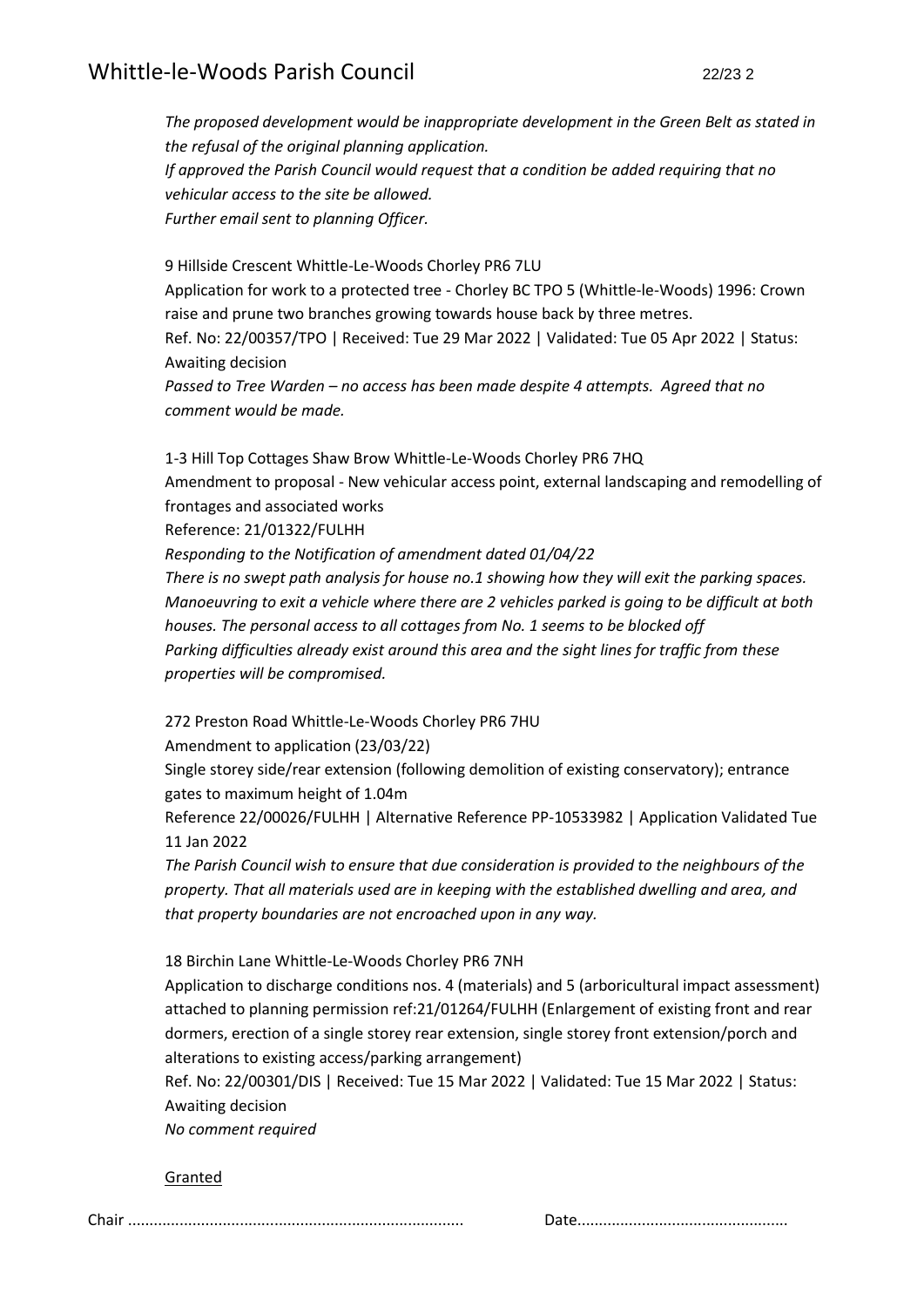3 St Helens Road Whittle-Le-Woods Chorley PR6 7NQ Single storey rear extension (following demolition of existing conservatory) Ref. No: 22/00048/FULHH | Received: Tue 18 Jan 2022 | Validated: Tue 18 Jan 2022 | Status: Granted

125 Preston Road Whittle-Le-Woods Chorley PR6 7PJ Timber framed open porch to front elevation (retrospective) Ref. No: 22/00032/FULHH | Received: Wed 12 Jan 2022 | Validated: Wed 12 Jan 2022 | Status: Granted

Disused Pillbox At Junction With Magill Close Berry Avenue Whittle-Le-Woods Application for listed building consent for repair works to listed Bofors gun emplacement and attached pillbox

Ref. No: 22/00027/LBC | Received: Tue 11 Jan 2022 | Validated: Wed 02 Feb 2022 | Status: Granted

Other NA

#### 5. Matters Arising

Chorley Liaison Meeting 16 March 2022 – Cllr Evans advised the Clerk that there is no update from the meeting.

Letter to Central Lancashire Local Plan team – Cllr Newall is in the progress of preparing the draft letter.

Flower Baskets for local Businesses. Agreed to go ahead with the baskets this year. Clerk to write to local businesses. Unanimously agreed.

Insurance Claim for Village Hall. The claim has now been accepted and the work has been requoted for. The quotes have been forwarded to the Insurance Company and the work will be completed by M J Fellows. An interim payment of £1900.00 will be made to the Parish Council for the work completed to date, less the £250.00. excess. The cost of the work already completed was £2150.00. The payment of £1900 has not yet been received.

Slow Down Save Lives resources order form from LCC - 250 x Bin Stickers / 1 x Banner (with guidance on installation) / 2 x Adult High Viz Waistcoats. The usefulness of the pack was discussed and it was agreed that the banner could be placed near St Chads School, and also on Moss Lane at both ends. Clerk to order the pack.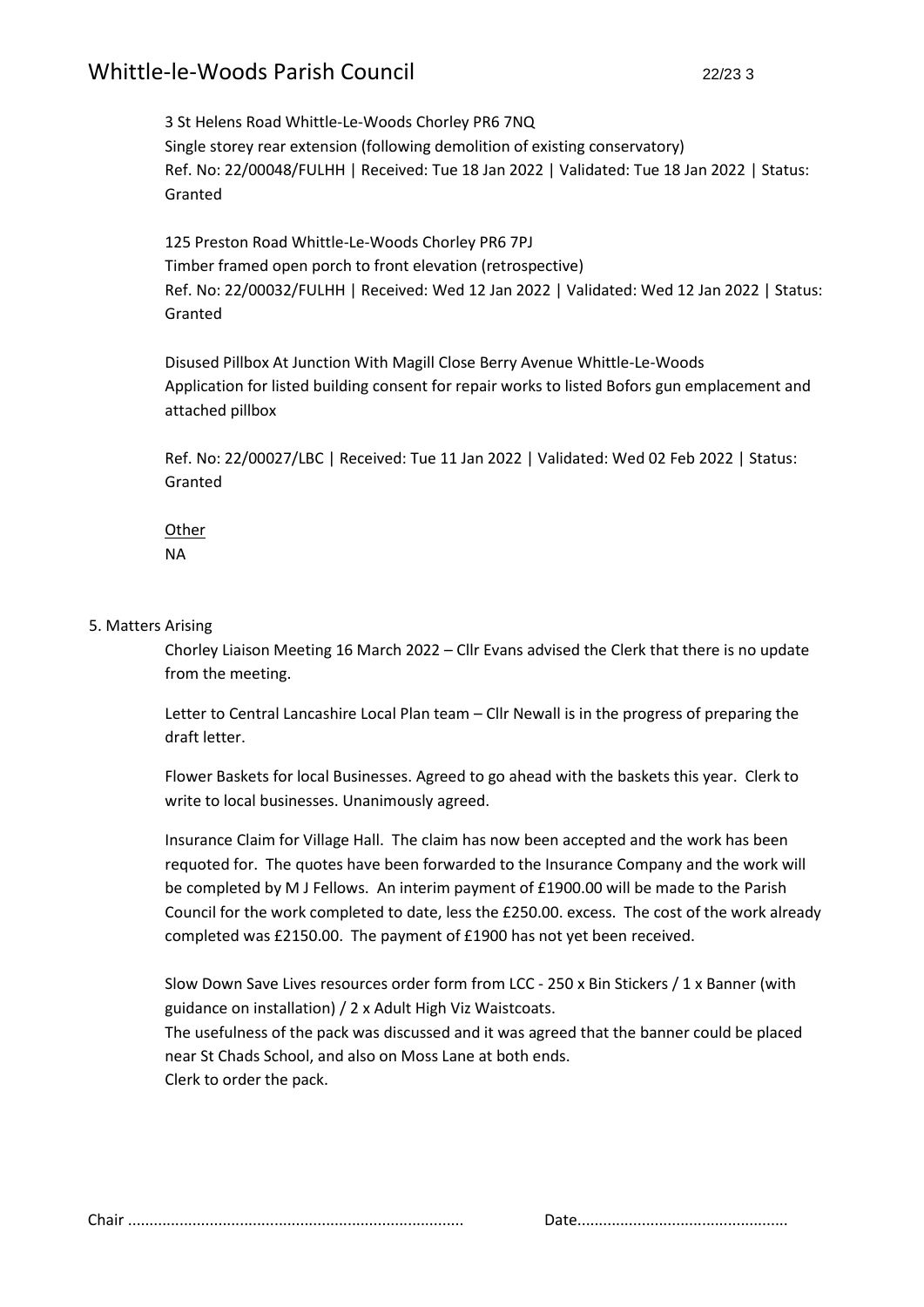#### SpID Guidance and policy received from LCC

No further action decided by the Parish Council. It was agreed that there is no suitable place for a mobile SpID in any potential speed risk areas, and the majority of roads with in the Parish are congested and not given to speeding issues.

Unanimous decision to take no further action.

Cllr Newall commented that if a Community group wished to utilise and maintain SpID's in the Parish then this would be fully supported.

#### 6. Clerks Update

Zoom software update. The Clerk has received a renewal notice for the Zoom package. It has been cancelled; however, the Clerk asked the Parish council if it wishes for the subscription to be continued.

Agreement to cancel the subscription as it is no longer required, and if necessary, it can be reinstated at some point in the future.

#### Queens Jubilee

2 requests for grants have been received – to be provided at the next meeting for consideration by the Parish Council. Cllr P Higham advised that the Village Hall Committee would also like to apply for a grant to assist with decorating the hall for the Seniors jubilee party to be held on Sunday 05/06/22.

The events for the Polo have been booked with Odin Events.

The Clerk will liaise with Cllr Briscoe regarding the delivery of the Jubilee Memorabilia to the schools and village hall.

## Lamp post Baskets

The GN22 inspections have been requested from Altitude Services. The smaller baskets which meet the LCC specifications have been ordered from Plantscape. The maintenance has been requested from CBC; however, this will not be agreed until the licence is granted by LCC for the baskets.

Canal Basin Licence – response sent to CBC requesting clarification on which areas of the Polo are to be included. Specifically, the Barge Planter, the Flower beds and the Community Garden, and specifically excluding maintenance of the play area and the rest of the Polo facility.

Clerk to continue to chase CBC for a response.

Bench on Chorley Old Road– CIL Funded The bench has been installed by David Hull

Notice boards on Shaw Brow & Blackburn Road– CIL Funded

Permission has been granted for the 2 noticeboards on Shaw Brow / Blackburn Road – Section 144 Licence (received 14/03/22)

Notice boards ordered for delivery to Cllr Briscoe to install

Cllr Briscoe advised that delivery of the noticeboards has been scheduled and posts for the boards are under installation.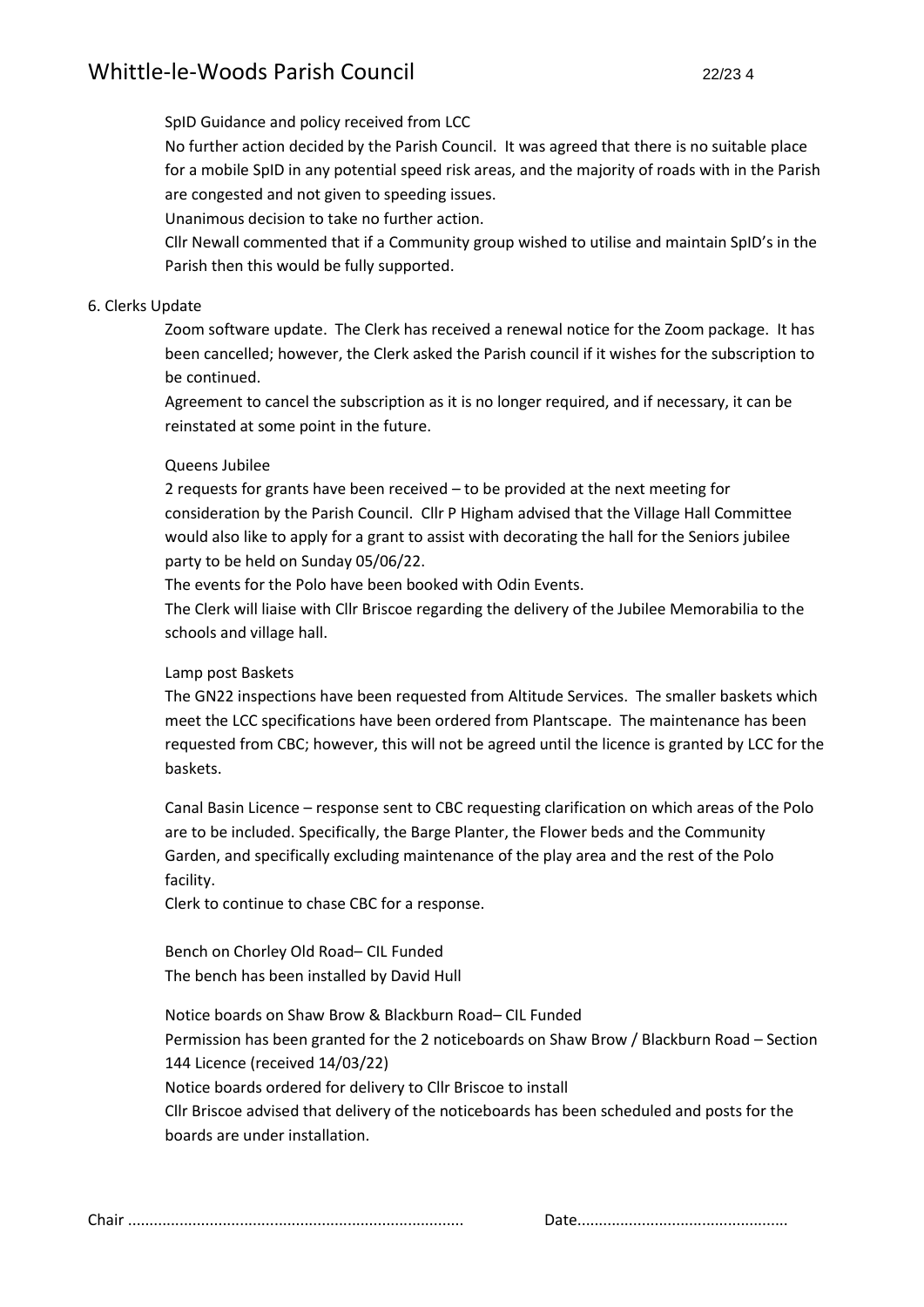#### Nature Trail – CIL Funded

Sign for the dangerous bridge/tunnel has been installed by David Hull.

## Whittle Walks

LCC advise that they are responsible for the maintenance of all PROW whether or not it is on private land. The requirement of the land owner is to provide access along the line of the footpath.

## **9-22-FP 62** (Factory Lane to the Cricket ground) – CIL Funded

Bedrock Landscapes have been asked to complete the works and also extend the footpath by approx. 6 feet onto the Cricket field.

Cllr Yates requested that the path be extended a further 6 feet due to the muddiness of the path.

Clerk to seek the landowners permission and advise Bedrock Landscaping of the extension to the requirement.

Cllr Yates will also discuss the hedge cutting with John Walker (Governor at Whittle-le-Woods Primary School)

## **9-22-FP 47** (Orchard Drive to Moss Lane) – CIL Funded

Works completed and invoice received. Confirmation received from LCC that the stile does not need to be replaced and the footpath can be left open.

**9-22-FP 44** (Lady Crosse Drive to Magill Close) – Neighbourhood Area Project

The Parish Council would look to upgrade the footpath and ensure better accessibility for all. The Clerk has entered this footpath as a priority for the Neighbourhood Area meeting (Eastern Parishes / Chorley North.

Chorley Borough Cllr Gordon France has advised that this is being dealt with as a developer issue. The Clerk has requested more information on how the issue is being progressed. Cllr Newall advised that one of the residents has been planting areas around the path at the top end near McGill Drive. Redrow have also cut back a lot of the greenery. The area now looks much more appealing and it may be possible to install benches or even picnic benches in the area. Cllr Newall will approach local residents to discuss the opportunity further.

Beech Tree on Town Lane – Cllr Briscoe has requested the assistance of Lancashire County Cllr Kim Snape in resolving the issue

Cllr Briscoe advised that the situation with the tree was reviewed just prior to the last Parish Council meeting.

Bench on the A6 (just after the School Brow Bridge) The bench has been installed and an acknowledgement from the family has been published on the website and social media – project completed

Red dog waste bin to be moved from Whittle-le-Woods Playing Field to a general waste bin, just outside the gates - completed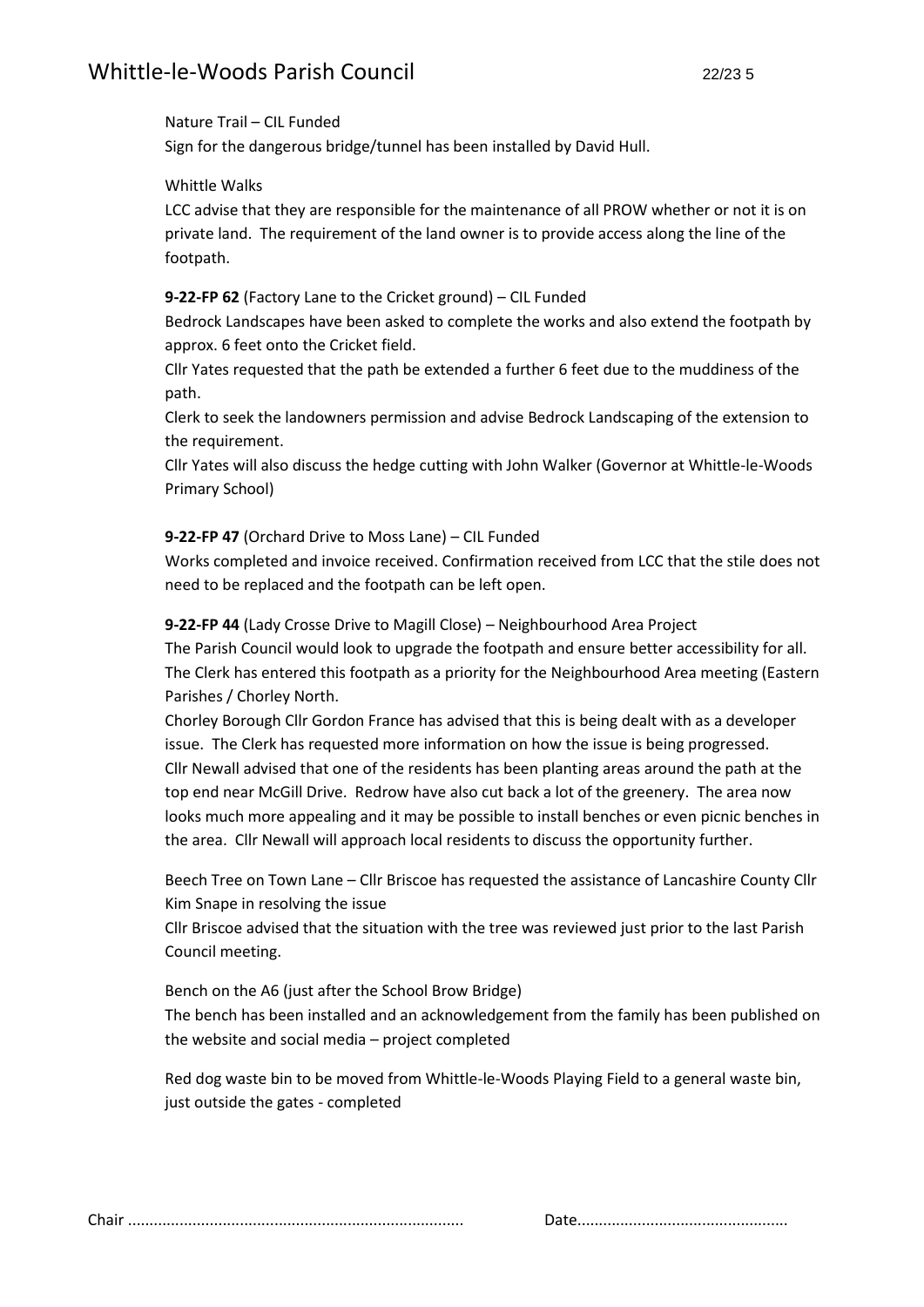Signs for Whittle-le-Woods Playing Field have been drafted stating 'No dogs allowed' and a quote received. The quote is £319.75 (this included the artwork required) The Parish Council agreed to the quote for the signs on the playing fields. Cllr Newall proposed and Cllr B Higham seconded.

The Clerk has also been in touch with CBC regarding the prohibition order for dogs on the playing field. The prohibition is very old and really needs to be updated and restated. The land is for the recreational use of the residents of Whittle-le-Woods and therefore is not in private ownership, therefore a prohibition should be granted by CBC. The Officer has been in touch with the Football Team Committee and advised that people found to be allowing their dogs to foul in this area will be fined or prosecuted. Clerk to follow up with CBC.

#### CIL Funded

Defibrillator for the Royal Oak – prices received from NWAS and communication with the Grant requestors started. Suggested purchase of Lockable Cabinet, Physio Control Defib (with pads and batteries) and Rescue pack - £1610.00+vat

The Clerk advised that an email has been received and that the defib committee based at the Royal Oak are willing to look after and monitor the defib. The building Owner and Tenant have agreed to the installation of the defib and that they will pay the ongoing power charges for the unit.

There was some discussion regarding rescue packs for the 4 defibs in the care of the Parish Council and it was agreed to order additional rescue packs to ensure all units contain the required kit.

Cllr P Higham proposed purchasing the kit required for the Royal Oak defib plus packs for the defibs maintained by the Parish Council. Cllr B Higham seconded.

The Clerk has made several reports made to CBC and LCC – Zigzag trees being cut down / Obstruction of Public Footpath / Rubbish in tree / dog fouling at Whittle-le-Woods Playing Field / Replacement hedgehog sign for Dolphin Brow

|             | <b>Ref</b>  | IJV       | Payee                     | Detail                                     | <b>Total</b> |
|-------------|-------------|-----------|---------------------------|--------------------------------------------|--------------|
| *22/04/02   | l dd        | 22/23-001 | Easy Websites             | Monthly payment                            | $-£27.60$    |
| $*22/04/03$ | bacs        | 22/23-002 | Employee 1                | April Salary                               | $-£683.47$   |
| *22/04/04   | bacs        | 22/23-003 | Employee 2                | April Salary                               | $-£461.13$   |
| *22/04/05   | dd          | 22/23-004 | <b>LLC</b> Pension        | Pension payment April                      | $-£359.19$   |
| *22/04/06   | <b>bacs</b> | 22/23-005 | W-L-W Playing Field Trust | l Grant                                    | $-E500.00$   |
| *22/04/07   | bacs        | 22/23-006 | <b>Bedrock Landscapes</b> | Orchard Drive Footpath - Culvert installed | $-E2,940.00$ |
| *22/04/08   | bacs        | 22/23-007 | <b>HMRC</b>               | <b>PAYE Q4</b>                             | $-E1,150.38$ |

## 7. Accounts

Outgoings for approval this meeting

Payments to be authorised via email to Clerk by 2 Bank Account Signatories

The Clerk advised that the April payment of CIL monies for April 2022 will be £5,447.47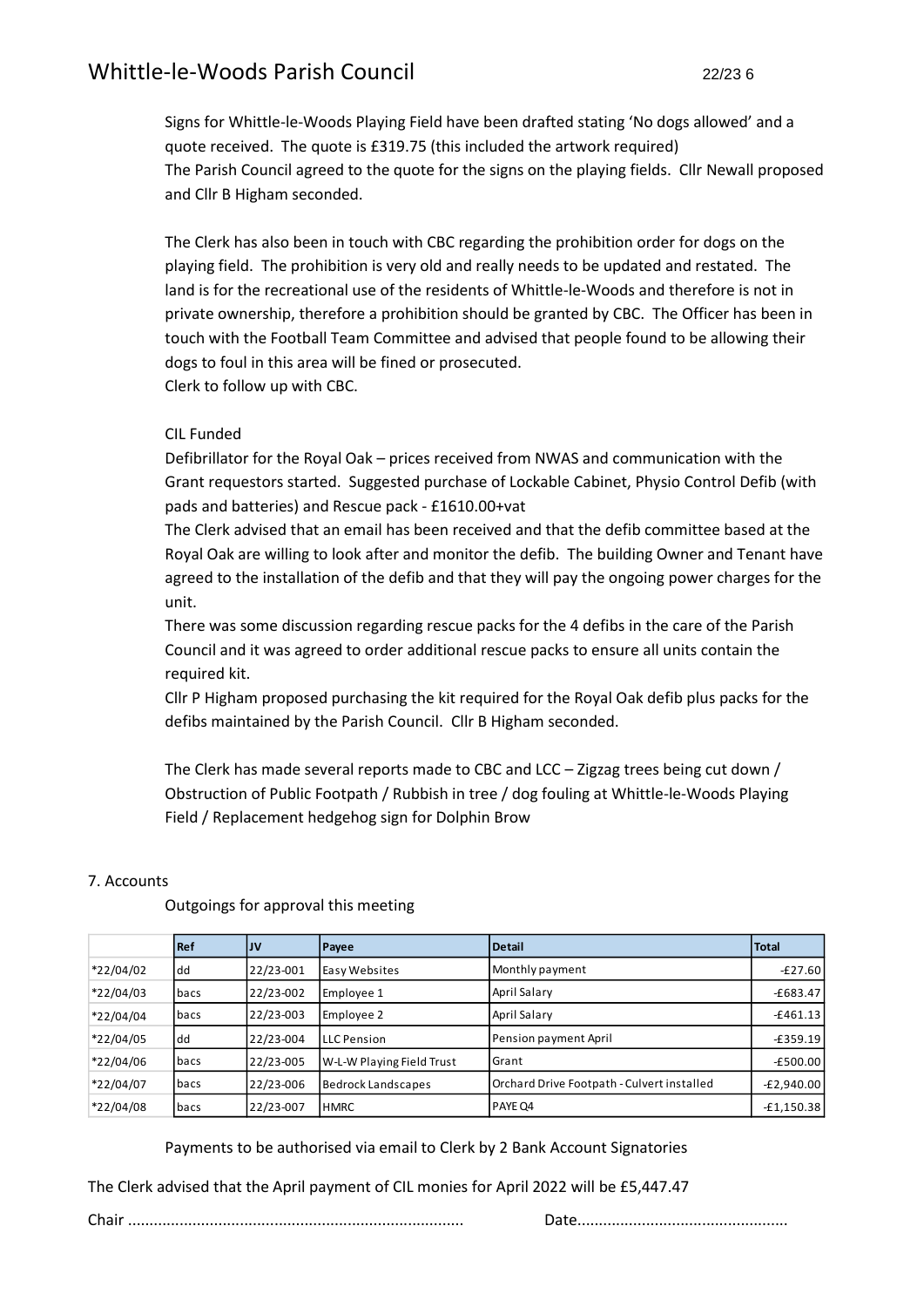#### 8. Any Other Business

Venue for next meeting – agreed as The Village Hall at 7.30pm

| <b>Cllr Yates</b>   | Advised that he had recently watched the Whittle Wanderer's U12 and<br>they played a great match and are now in the final to be played at the<br>end of April.                                                                                                                                                                                             |
|---------------------|------------------------------------------------------------------------------------------------------------------------------------------------------------------------------------------------------------------------------------------------------------------------------------------------------------------------------------------------------------|
| Cllr Bell           | The daffodils have been a really good show this year and have made the<br>village look really pretty.                                                                                                                                                                                                                                                      |
| Cllr Briscoe        | Advised that the Parish Council flag has been removed for repairs but will<br>be reinstalled on the flagpole shortly.                                                                                                                                                                                                                                      |
| <b>Cllr Fogarty</b> | The kissing gate on Copthurst Lane is in need of repair. The Clerk advised<br>that this has been reported to the PROW team at LCC, however it could<br>be possible for the Parish Council to repair the gate or replace with a<br>simple shutting gate (possibly with the assistance of the Chorley<br>Ramblers). The Clerk will check with the PROW team. |

## 9. Confidential Items

NA

The meeting closed at 8.57pm. The next Parish Council Meeting will be held at Whittle-le-Woods Village Hall at 7.30pm on Monday 9<sup>th</sup> May.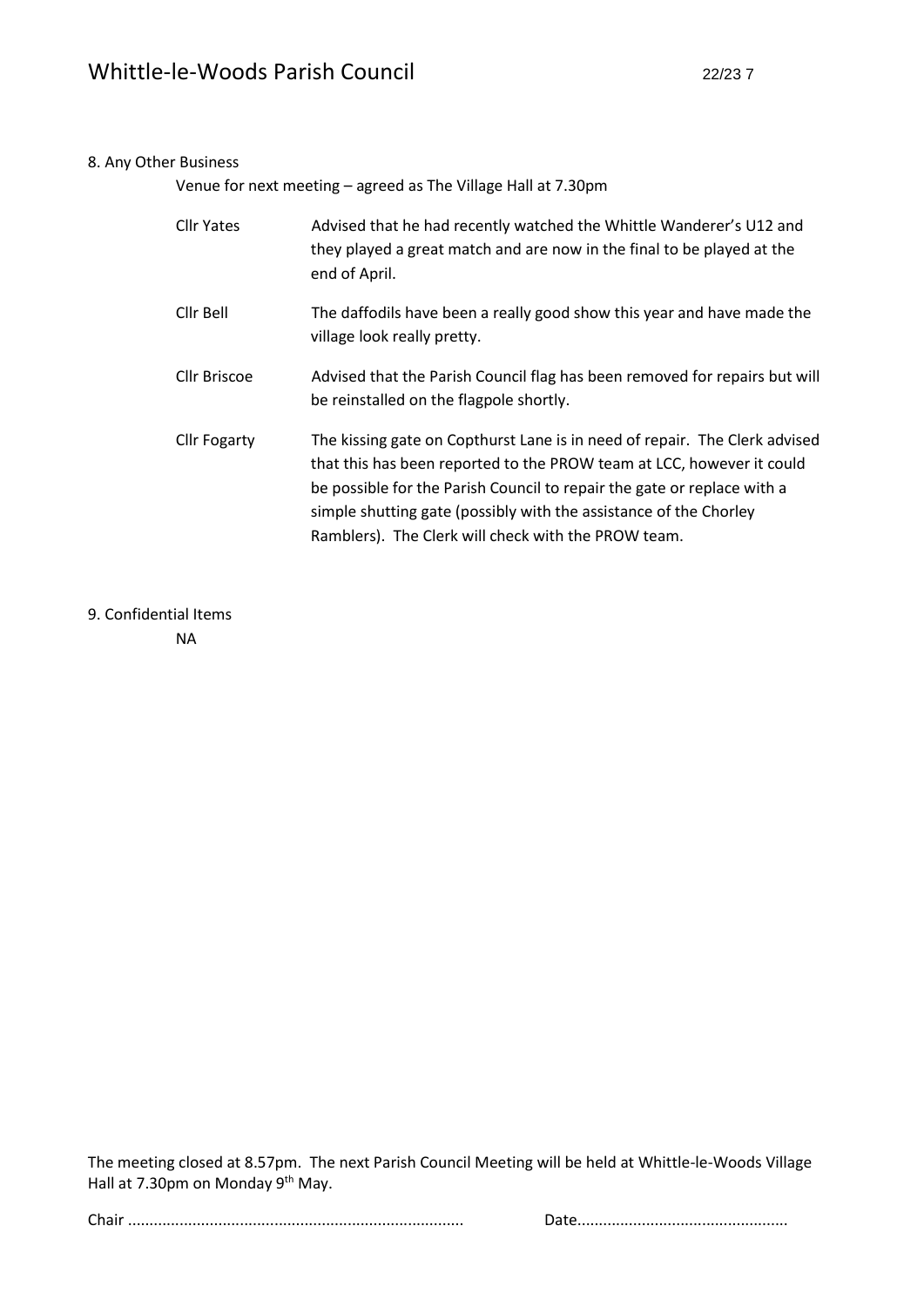Payments & Receipts

| <b>Whittle-le-Woods Parish Council</b> |            |               |            |   |               |                           |                                            |     |              |
|----------------------------------------|------------|---------------|------------|---|---------------|---------------------------|--------------------------------------------|-----|--------------|
| <b>Accounts for 2022 / 23</b>          |            |               |            |   |               |                           |                                            |     |              |
|                                        |            |               |            |   |               |                           |                                            |     |              |
| Receipt /                              |            |               |            |   |               |                           |                                            |     |              |
| <b>Date</b>                            | Minute ref | Payment       | <b>Ref</b> | R | <b>JV</b>     | Payee                     | <b>Detail</b>                              |     | <b>Total</b> |
| 01/04/2022                             |            | Payment dd    |            | ۷ | $ 22/23-001 $ | <b>Easy Websites</b>      | Monthly payment                            | -£  | 27.60        |
| 28/04/2022                             |            | Payment  bacs |            | ۷ | $ 22/23-002 $ | Employee 1                | <b>April Salary</b>                        | -£  | 683.47       |
| 28/04/2022                             |            | Payment bacs  |            | v | $ 22/23-003 $ | Employee 2                | <b>April Salary</b>                        | -£  | 461.13       |
| 17/04/2022                             |            | Payment dd    |            | ۷ | 22/23-004     | LLC Pension               | Pension payment April                      | -£  | 359.19       |
| 11/04/2022                             |            | Payment bacs  |            |   | 22/23-005     | W-L-W Playing Field Trust | Grant                                      | -£  | 500.00       |
| 11/04/2022                             |            | Payment  bacs |            |   | 22/23-006     | <b>Bedrock Landscapes</b> | Orchard Drive Footpath - Culvert installed | ٠£  | 2,940.00     |
| 11/04/2022                             |            | Payment bacs  |            |   | 22/23-007     | <b>HMRC</b>               | PAYE Q4                                    | ٠£  | 1,150.38     |
| <b>April Totals</b>                    |            |               |            |   |               |                           |                                            | l-£ | 6,121.77     |